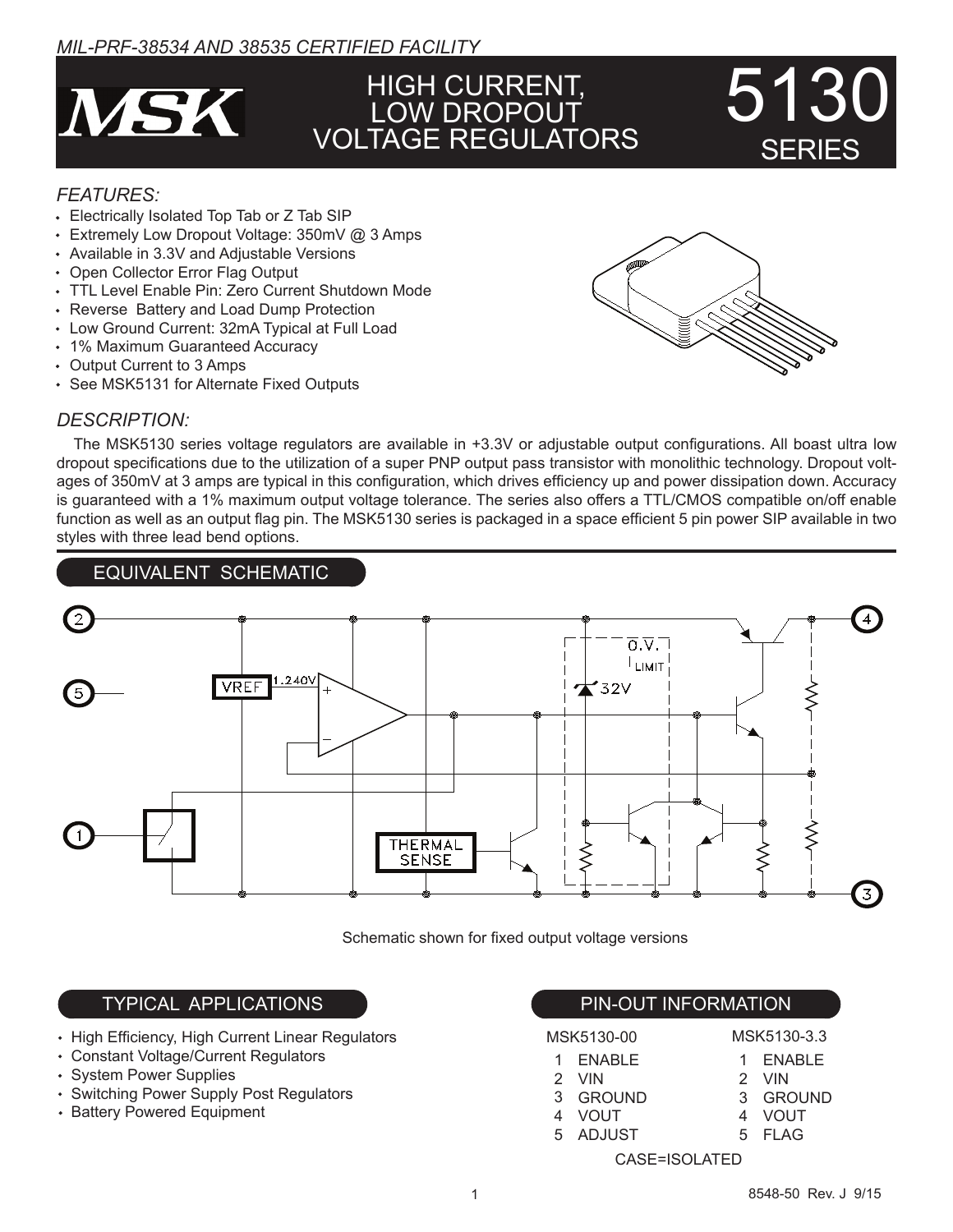## ABSOLUTE MAXIMUM RATINGS

| VINP Input Voltage (100mS 1%D.C.)-20V to +60V |  |
|-----------------------------------------------|--|
|                                               |  |
|                                               |  |
|                                               |  |

 $(12)$ 

# ELECTRICAL SPECIFICATIONS

Ts⊤ Storage Temperature Range...............-65°C to +150°C

- TLD Lead Temperature
	- (10 Seconds Soldering) 300°C
- Operating Temperature MSK5130 Series -40°C to +85°C MSK5130B Series -55°C to +125°C TJ

|                                                                      | Test Conditions (1) (3)                                  |                       | Group A                  | MSK5130B SERIES          |                          |                          | MSK5130 SERIES           |                          |                          |                   |
|----------------------------------------------------------------------|----------------------------------------------------------|-----------------------|--------------------------|--------------------------|--------------------------|--------------------------|--------------------------|--------------------------|--------------------------|-------------------|
| Parameter                                                            |                                                          |                       | Subgroup                 | Min.                     | Typ.                     | Max.                     | Min.                     | Typ.                     | Max.                     | Units             |
|                                                                      | IOUT=10mA; VIN=VOUT+1V                                   |                       | $\mathbf{1}$             | $\blacksquare$           | ±0.5                     | ±1.0                     | $\blacksquare$           | ±0.5                     | ±1.0                     | $\frac{0}{0}$     |
| $\circledcirc$<br><b>Output Voltage Tolerance</b>                    |                                                          |                       | 2,3                      | $\overline{a}$           | ±1.0                     | ±2.0                     | $\overline{a}$           | $\overline{a}$           |                          | $\%$              |
|                                                                      |                                                          | AVOUT=-1%; Iout=100mA |                          | $\overline{a}$           | 80                       | 175                      | $\overline{\phantom{a}}$ | 80                       | 200                      | mV                |
| $\circled{2}$<br>Dropout Voltage                                     | AVOUT=-1%; Iout=3A                                       |                       | $\mathbf{1}$             | $\overline{\phantom{a}}$ | 350                      | 600                      | $\overline{\phantom{a}}$ | 350                      | 625                      | mV                |
| (1)                                                                  | VIN=VOUT+1.5V                                            |                       | $\mathbf{1}$             | $\overline{\phantom{a}}$ | ±0.2                     | ±1.0                     | L,                       | ±0.2                     | ±1.2                     | $\frac{0}{0}$     |
| Load Regulation                                                      | $10mA \leq 10UT \leq 2.5A$                               |                       | 2,3                      | $\overline{\phantom{a}}$ | $\pm 0.3$                | ±2.0                     | $\overline{\phantom{a}}$ | ±0.3                     |                          | $\%$              |
|                                                                      | $(VOUT +1V) \leq VIN \leq 26V$                           |                       | $\mathbf{1}$             | $\overline{\phantom{a}}$ | ±0.05                    | ±0.5                     | $\overline{\phantom{a}}$ | ±0.05                    | ±0.6                     | $\%$              |
| Line Regulation                                                      | $I$ <sub>OUT</sub> =10 $mA$                              |                       | 2,3                      | $\overline{\phantom{a}}$ | ±0.5                     | ±1.0                     | L,                       | ±0.5                     | $\overline{a}$           | $\frac{0}{0}$     |
| $(2)$ $(1)$<br>Output Current Limit                                  | VOUT=0V; VIN=VOUT+1V                                     |                       | $\overline{\phantom{a}}$ |                          | 4.5                      | 5.0                      |                          | 4.5                      | 5.0                      | A                 |
|                                                                      | VIN=VOUT+1V; IouT=1.5A                                   |                       | $\overline{\phantom{a}}$ | $\overline{a}$           | 10                       | 35                       | L,                       | 10                       | 35                       | mA                |
| $\circled{2}$<br><b>Ground Current</b>                               | VIN=VOUT+1V: IOUT=3A                                     |                       | $\overline{\phantom{a}}$ | $\overline{\phantom{a}}$ | 32                       | $\overline{\phantom{0}}$ | L,                       | 32                       | $\overline{\phantom{a}}$ | mA                |
| $\circled{2}$<br><b>Output Noise</b>                                 | CL=20µF; $10Hz \le f \le 100KHz$                         |                       | $\overline{\phantom{a}}$ |                          | 400                      | $\overline{\phantom{0}}$ |                          | 400                      | $\overline{a}$           | μV                |
|                                                                      |                                                          | <b>HIGH/ON</b>        | $\mathbf{1}$             | 2.4                      | 1.2                      | $\overline{\phantom{a}}$ | 2.4                      | 1.2                      | $\overline{a}$           | $\vee$            |
| Enable Input Voltage (2)                                             |                                                          | LOW/OFF               | $\mathbf{1}$             | $\overline{\phantom{a}}$ | 1.2                      | 0.8                      | ÷,                       | 1.2                      | 0.8                      | $\vee$            |
|                                                                      |                                                          | <b>HIGH/ON</b>        | $\mathbf{1}$             |                          | 20                       | 600                      | $\overline{a}$           | 20                       | 600                      | μA                |
| Enable Input Current (2)                                             |                                                          | LOW/OFF               | $\mathbf{1}$             | $\overline{a}$           | $\overline{\phantom{a}}$ | $\overline{2}$           | $\overline{a}$           | $\overline{\phantom{a}}$ | $\overline{2}$           | μA                |
| $\circled{2}$<br>Shutdown Output Current                             | $V_{ENABLE} \leq 0.8V$                                   |                       | $\overline{\phantom{a}}$ | $\overline{\phantom{0}}$ | 10                       | 500                      | L,                       | 10                       | 500                      | μA                |
| $(2)$ $(9)$<br>Flag Output Leakage                                   | $V$ OH= $26V$                                            |                       | $\overline{\phantom{a}}$ | $\overline{\phantom{a}}$ | 0.01                     | 2                        |                          | 0.01                     | 2                        | μA                |
| $\circledcirc$<br>lo∟ ≤ 250µA; VIN=VOUT-2V<br>Flag Output On Voltage |                                                          |                       | 1                        | $\overline{a}$           | 0.2                      | 0.4                      | $\overline{\phantom{a}}$ | 0.2                      | 0.4                      | $\vee$            |
| $(2)$ $(9)$<br>Flag Threshold                                        | VIN=VOUT-7%                                              |                       | $\overline{\phantom{a}}$ | $\overline{a}$           | 75                       | $\overline{a}$           | ÷,                       | 75                       | $\overline{\phantom{0}}$ | mV                |
|                                                                      |                                                          | Normal Operation      |                          | 1.22                     | 1.24                     | 1.26                     | 1.22                     | 1.24                     | 1.26                     | $\vee$            |
| Reference Voltage<br>$\circledR$                                     |                                                          |                       |                          | 1.21                     | $\overline{\phantom{a}}$ | 1.27                     | 1.21                     | $\overline{\phantom{a}}$ | 1.27                     | $\vee$            |
|                                                                      | Normal Operation<br>Reference Voltage Temp Drift (2) (8) |                       | $\overline{\phantom{a}}$ | $\overline{\phantom{0}}$ | 20                       |                          | $\overline{a}$           | 20                       | $\overline{\phantom{0}}$ | ppm/°C            |
| Adjust Pin Bias Current 2 8                                          | Full Temp; VIN=VOUT+1V                                   |                       | $\overline{\phantom{a}}$ | $\overline{\phantom{a}}$ | 40                       | 120                      | $\overline{\phantom{a}}$ | 40                       | 150                      | nA                |
| $\circled{2}$<br><b>Thermal Resistance</b>                           | Junction to Case @ 125°C                                 |                       | $\overline{a}$           | $\overline{a}$           | 2.1                      | 2.4                      | $\overline{a}$           | 2.1                      | 2.5                      | °C/W              |
| $\circled{2}$<br>TJ<br><b>Thermal Shutdown</b>                       |                                                          |                       |                          |                          | 135                      |                          |                          | 135                      |                          | $^{\circ}{\rm C}$ |

## *NOTES:*

1 Output decoupled to ground using 28µF minimum capacitance unless otherwise specified.

2 This parameter is guaranteed by design but need not be tested.

Typical parameters are representative of actual device performance but are for reference only.

3 All output parameters are tested using a low duty cycle pulse to maintain TJ = Tc.

4 Industrial grade devices shall be tested to subgroup 1 unless otherwise specified.

5 Military grade devices ('B' suffix) shall be 100% tested to subgroups 1,2 and 3.

6 Subgroup 1 Tc=+25°C

Subgroup 2 TJ=+125°C

Subgroup 3 TA=-55°C

7 Please consult the factory if alternate output voltages are required.

8 Applies to MSK5130-00 adjustable version only.

9 Applies to fixed output devices only.

10 Due to current limit, maximum output current may not be available at all values of VIN-VOUT and temperatures.

See typical performance curves for clarification.

11 The output current limit function provides protection from transient overloads but it may exceed the maximum continuous rating.

Continuous operation in current limit may damage the device.

12 Continuous operation at or above absolute maximum ratings may adversely effect the device performance and/or life cycle.

13 Internal solder reflow temperature is 180°C, do not exceed.

| PART          | <b>OUTPUT</b>  |
|---------------|----------------|
| <b>NUMBER</b> | <b>VOLTAGE</b> |
| MSK5130-00    | Adjustable     |
| MSK5130-3.3   | $+3.3V$        |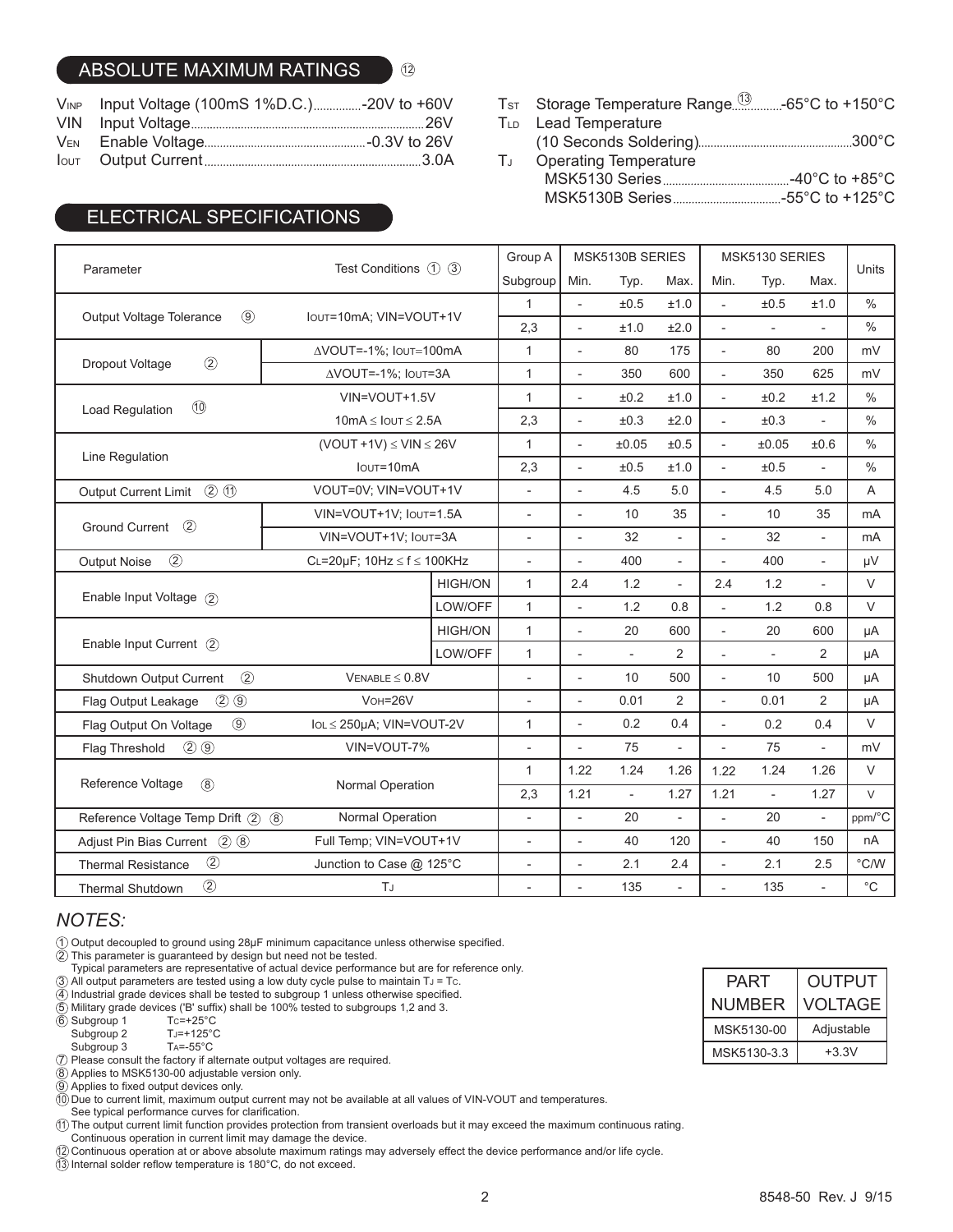### APPLICATION NOTES

## *REGULATOR PROTECTION: HEAT SINK SELECTION:*

The MSK5130 series is fully protected against reversed input polarity, overcurrent faults, overtemperature conditions (Pd) and transient voltage spikes of up to 60V. If the regulator is used in dual supply systems where the load is returned to a negative supply, the output voltage must be diode clamped to ground.

## *OUTPUT CAPACITOR:*

The output voltage ripple of the MSK5130 series voltage regulators can be minimized by placing a filter capacitor from the output to ground. The optimum value for this capacitor may vary from one application to the next, but a minimum of 10µF is recommended for optimum performance. This capacitor need not be an expensive low ESR type: aluminum electrolytics are adequate. In fact, extremely low ESR capacitors may contribute to instability. Tantalum capacitors are recommended for systems where fast load transient response is important. Transient load response can also be improved by placing a capacitor directly across the load.

## *LOAD CONNECTIONS:*

In voltage regulator applications where very large load currents are present, the load connection is very important. The path connecting the output of the regulator to the load must be extremely low impedance to avoid affecting the load regulation specifications. Any impedance in this path will form a voltage divider with the load. The MSK5130 series requires a minimum of 10mA of load current to stay in regulation.

### *ENABLE PIN:*

The MSK5130 series of voltage regulators are equipped with a TTL compatible ENABLE pin. A TTL high level on this pin activates the internal bias circuit and powers up the device. A TTL low level on this pin places the controller in shutdown mode and the device draws approximately 10µA of quiescent current. If the enable function is not used, simply connect the enable pin to the input.

## *FLAG OUTPUT PIN:*

The fixed output voltage version of the MSK5130 series is equipped with a flag output pin. Since the flag pin is an open collector configuration it can be pulled up to any voltage between 3V and 26V. This feature allows direct interfacing to practically any logic. This active low output has a typical level of 0.22V when the flag comparator detects an "out of regulation" condition. Flag states include low input voltage, out of regulation and output current limit. Extremely high level input voltage transients will also cause the flag output pin to activate.

## *DEVICE/CASE CONNECTION:*

The MSK5130 series are highly thermally conductive devices and the thermal path from the package heat sink to the internal junctions is very short. Since the case is electrically isolated from the internal circuitry, the package can be directly connected to a heat sink.

To select a heat sink for the MSK 5130, the following formula for convective heat flow may be used.

Governing Equation:

$$
Tj = Pd \times (R\theta jc + R\theta cs + R\theta sa) + Ta
$$

WHERE:

 Tj = Junction Temperature Pd = Total Power Dissipation Rθjc = Junction to Case Thermal Resistance Rθcs = Case to Heat Sink Thermal Resistance Rθsa = Heat Sink to Ambient Thermal Resistance Ta = Ambient Temperature

First, the power dissipation must be calculated as follows:

Power Dissipation = (VIN - VOUT) x Iout

Next, the user must select a maximum junction temperature. The absolute maximum allowable junction temperature is 125°C. The equation may now be rearranged to solve for the required heat sink to ambient thermal resistance (Rθsa).

#### EXAMPLE:

An MSK5130-3.3 is configured for VIN=+5V and VOUT=+3.3V. Iout is a continuous 1A DC level. The ambient temperature is +25°C. The maximum desired junction temperature is 125°C.

 $R\theta$ jc = 2.4°C/W and  $R\theta$ cs = 0.15°C/W for most thermal greases Power Dissipation =  $(5V - 3.3V)$  x  $(1A)$ =1.7 Watts

Solve for Resa:

$$
R_{\theta} = \left[ \frac{125^{\circ}C - 25^{\circ}C}{1.7W} \right]^{-2.4^{\circ}C/W - 0.15^{\circ}C/W}
$$

= 56.27°C/W

In this example, a heat sink with a thermal resistance of no more than 56°C/W must be used to maintain a junction temperature of no more than 125°C.

#### *MSK5130-00 OUTPUT ADJUSTMENT:*

The MSK5130-00 is an adjustable version in the series of high performance regulators. The diagram below illustrates proper adjustment technique for the output voltage. The series resistance of R1+R2 should be selected to pass the minimum regulator output current requirement of 10mA.

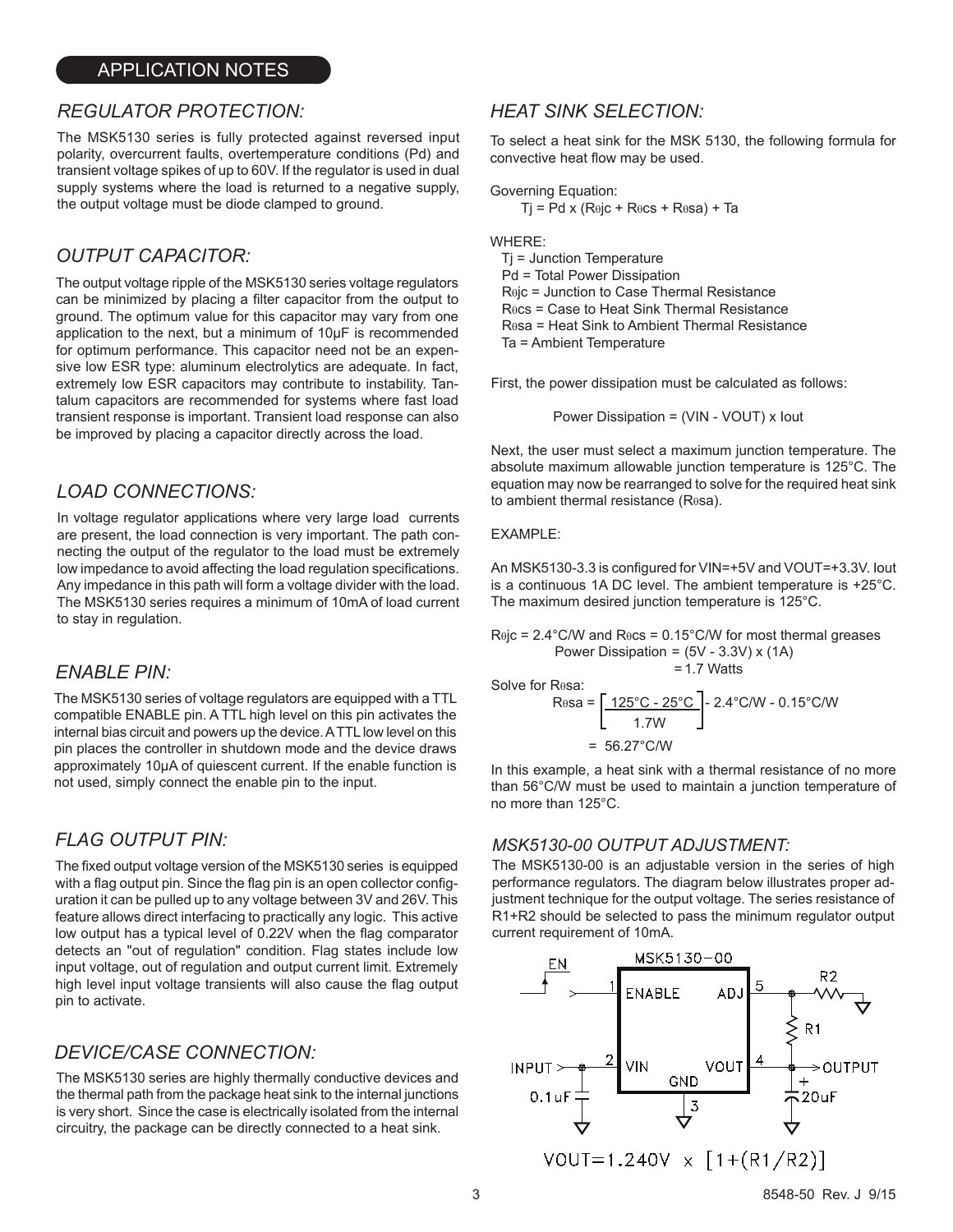## TYPICAL PERFORMANCE CURVES

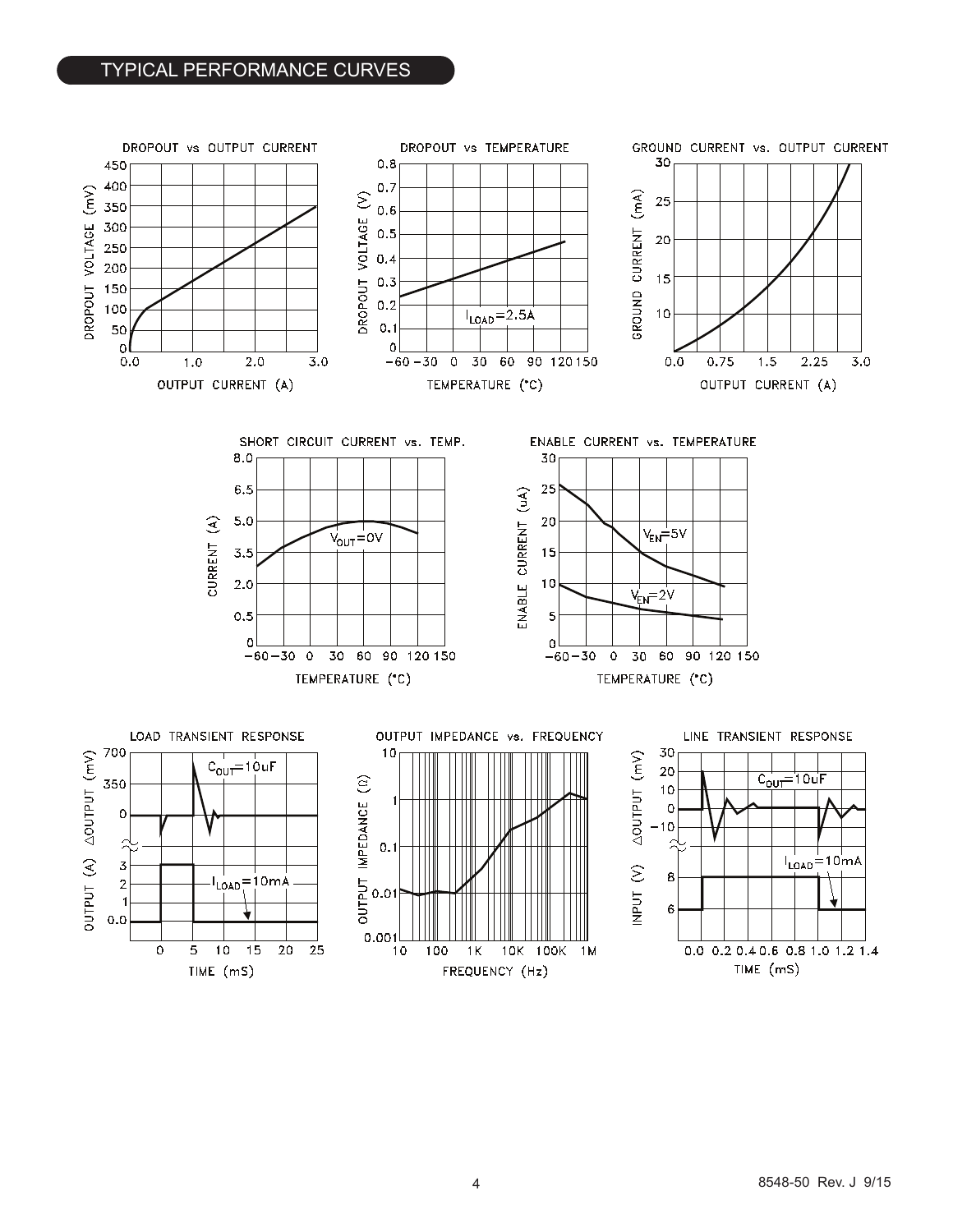# MECHANICAL SPECIFICATIONS



BLANK= INDUSTRIAL; B=MIL-PRF 38534 CLASS H

- OUTPUT VOLTAGE 00=ADJ; 3.3=+3.3V
- GENERAL PART NUMBER

The above example is a +3.3V, Military regulator using the top tab package with leads bent up.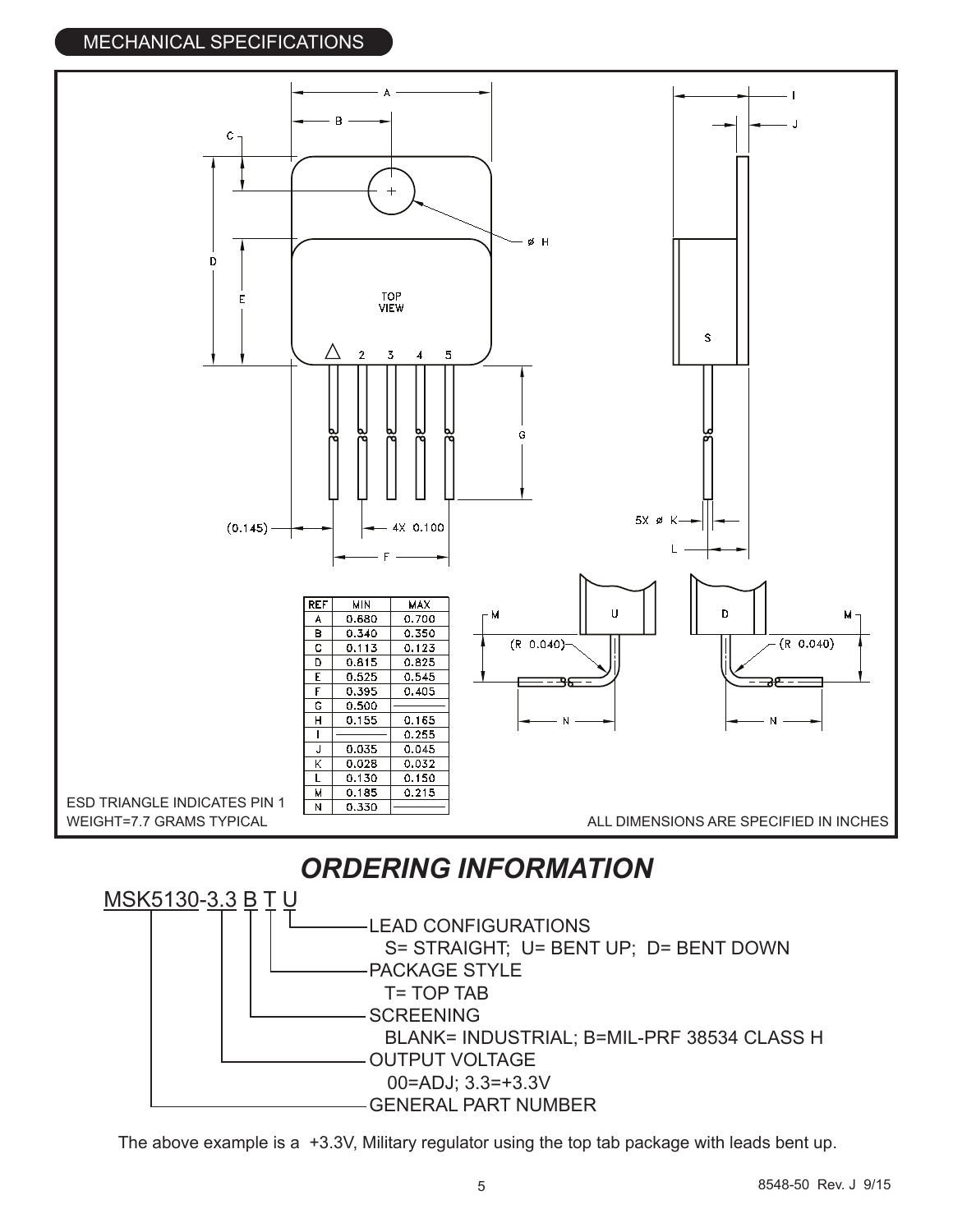# MECHANICAL SPECIFICATIONS CONT'D



- OUTPUT VOLTAGE
	- 00=ADJ; 3.3=+3.3V
- GENERAL PART NUMBER

The above example is a +3.3V, Military regulator using the top tab package with leads bent up.